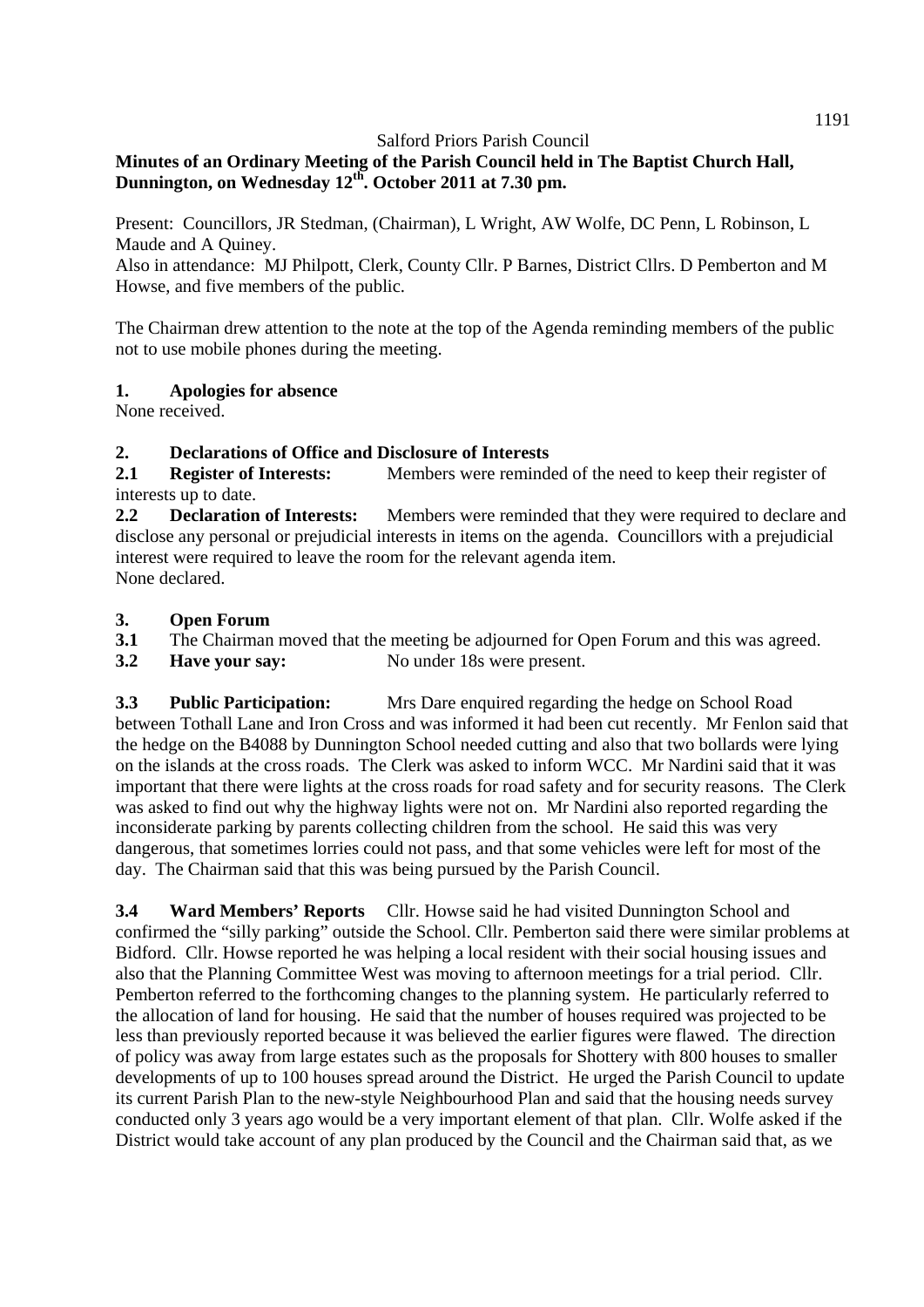did not have the expertise to produce such a plan, would the District assist? It was agreed to raise the issue at the meeting with the Planning officer the next day.

Cllr. Barnes (taken later during the meeting) reported that negotiations were proceeding regarding the future of the library at Bidford and the presence of the CAB on the same site. He anticipated a decision on 21.10.11. He confirmed that Big Society funding was being sought for the Youth Club. Cllr. Barnes said that a letter from the Secretary of State regarding weekly residual waste collections had been received but said that he did not think Warwickshire Districts would be taking up the offer as it would be more costly and the current system was working well. Mr Fenlon asked regarding the mobile library service and was told that decisions had not yet been made.

**3.5** The Chairman closed the initial adjournment at 8.05 pm.

## **4. Minutes**

**4.1** The Minutes of the Ordinary Meeting of the Parish Council held on Wednesday  $21^{st}$ . September at 7.30pm. at The Memorial Hall, Salford Priors, were approved and signed by the Chairman.

## **5. Clerk's Progress Report**

## **5.1 Speeding in School Road**

The Clerk reported that the SpeedAware project had been concluded and the report of the results was awaited. He said he had also requested accident data for School Road. When these are received they will be analysed and the best way forward identified.

## **5.2 Affordable Housing**

The Clerk had asked Phil Ward what stage the affordable housing project had reached. He was told that some information from the Housing Association was awaited and that he would update the Parish Council as soon as possible.

### **5.3 Drainage on Broom Lane**

The Clerk had written to Mr George Bomford and copied in Ragley Estates. He had spoken to Mr Bomford who had cleaned out the ditch and cut the hedge alongside. It was considerably improved and the Clerk had requested that the ditch be deepened at the points where gully outfalls entered into it. The Chairman asked the Clerk to monitor the situation.

### **5.4 Dog waste bins**

A letter was sent to Mr Norris Bomford as instructed regarding the bin by the packing station. Subsequently, former Cllr. M Myers contacted Sandfields directly on behalf of the Clerk and the bin was emptied and the area cleaned up.

### **5.5 Parking at Dunnington School**

Cllr. Wright reported that he was arranging a meeting with the Head Teacher. When a date had been arranged the police and County Council traffic officer would be invited to attend.

# **5.6 TOPs**

The Clerk reported that an order had been placed with M Hackling to paint the cladding and fascia. J Bradfield had purchased the necessary materials as agreed by Council.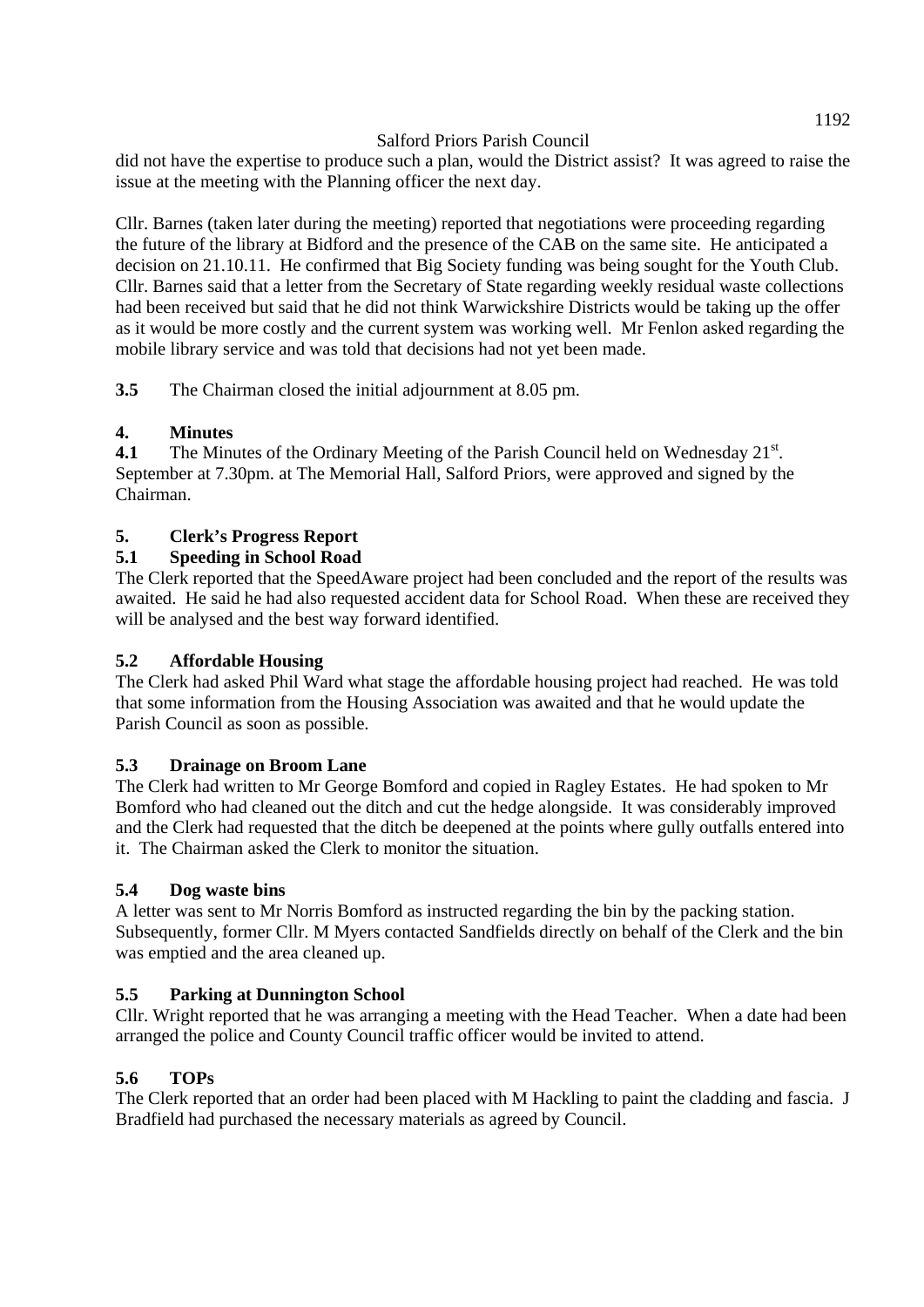## **5.7 Wooden seats**

An order had been placed with M Hackling to take over the job of refurbishing the wooden seats in the parish. The three remaining benches had been completed and the circular bench at Iron Cross was being removed as an emergency measure due to the condition of the Millennium Oak tree. The bench for Abbots Salford had been ordered and Mr Hackling had quoted a price of £195 to collect, assemble and securely fix it to the base. Council agreed the placing of an order for this work.

# **5.8 Hedge trimming**

The Clerk reported that a letter had been sent to Mr Cooke regarding the hedge along School Road between Tothall Lane and Iron Cross. The letter was copied to David Elliston at WCC and he had asked their estate officer to contact Mr Cooke directly. Mr Cooke's hedges had now been cut. The hedge on School Road between the School and Ban Brook Road had been cut by Sandfields. They are awaiting a pedestrian gate to be supplied by the County Council. The Chairman said that the actual route of the path was on the centre of the track and the pedestrian gate would be off the definitive route and could turn very muddy in wet weather. The Clerk was asked to inform WCC.

# **5.9 Allotments**

Three new plots had been marked out and the new area had been levelled and rubbish removed. It had not been possible to complete the work at the allotments preparing plots 13 and 14 due to the exceptionally dry weather. Two loads of compost were delivered to the site and allotment holders were notified on 9.10.11.

# **5.10 Planters**

The Clerk reported that Limebridge Rural Services Ltd. had been informed of the decisions made at the previous meeting to extend the contract for one year and to develop a feature display for the Jubilee.

# **5.11 Recycling service for schools**

A letter was sent to SDC regarding the cessation of free recycling collections for the School and this was copied to ward members. Cllrs. Barnes and Howse were considering a possible motion to change this decision at the District Council. The clerk said he had checked with the school and the cost in the first year would be £278.

# **5.12 Pallets at Scout Hut**

A letter had been sent to Malcolm Spriggs regarding the storage of pallets at the Scout Hut and a reply was awaited.

# **5.13 Request for a special dispensation**

The Clerk reported that a letter had been sent to SDC regarding the need for a special dispensation to enable the Parish Council to discuss matters relating to the Memorial Hall.

# **5.14 Rural Broadband**

All residents on the e-news list had been asked to respond to the WCC e-Business Adviser regarding rural broadband. The message had also been relayed to WALC and additional information from WALC had been circulated to Councillors.

# **5.15 Bidford Community Library**

The Clerk reported that Warwickshire CC had published a report giving its response to the consultation on the future of libraries in the County. The report included proposals relating to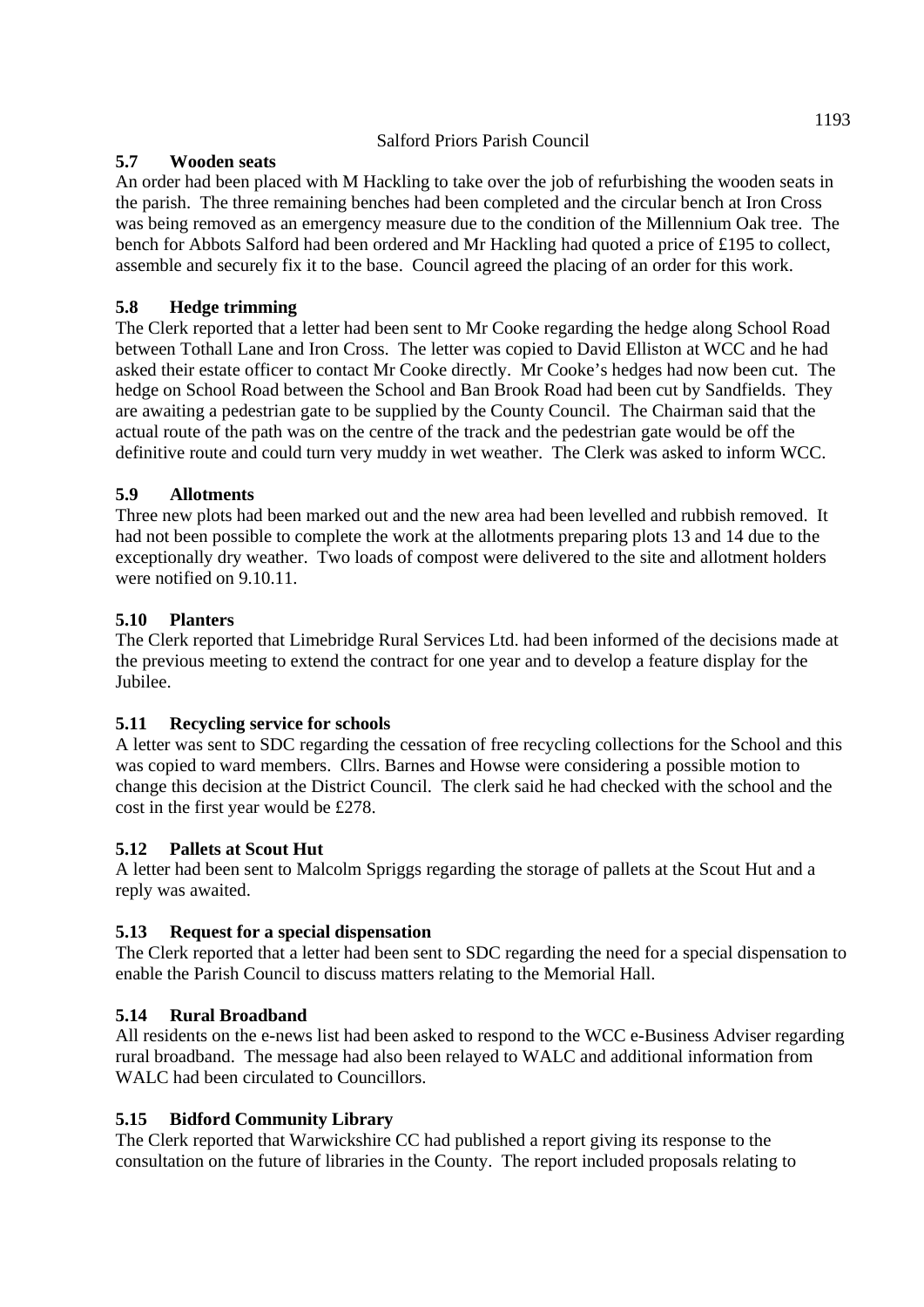community library business case submissions and there was a section specifically relating to the proposals for Bidford.

## **6. Planning general**

## **6.1 Warwickshire CC, Waste Core Strategy, Preferred Option and Policy, September 2011.**

The Clerk reported that a consultation document had been received and he was preparing a response for consideration by Council. Councillors were referred to the WCC website to pass on any comments to the Clerk.

## **6.2 Meeting with DC Members and Planning Officers**

The Clerk had circulated a list of items to be discussed at the meeting on the following day. Council agreed that Cllr. Maude should also attend and that the point regarding the preparation of the Neighbourhood Plan should be added to the Agenda.

## **7. New Planning Applications to consider**

**7.1 11/01922/FUL –** Single storey extension at 4 The Farriers, High Street, Broom, Alcester, B50 4GZ for Mr Andrew Dauncey (This application is in a neighbouring parish and a response of "no representations" was sent.) Council agreed the response.

## **8. Planning Decisions**

Council noted the following planning decision:

8.1 11/00845/FUL – Two storey and single storey rear extension to replace single storey extension at 1 – 2 Pitchill Cottages, Evesham, WR11 8SN, for Mr Brian Goll.

#### **Permission Granted**

## **9. Footway Lighting**

**9.1 Progress report from the Clerk** 

# **9.1.1 Report on disconnection contract.**

The Clerk reported that the underground disconnections had been completed. The overhead disconnections had been made to the lights but the wires had not yet been removed. Western Power Distribution had said the work will be completed on  $24<sup>th</sup>$ . to  $26<sup>th</sup>$ . October.

### **9.1.2 Consideration of light in pathway between Post Office and School Avenue.**

Council had requested quotations for installing a new light in the pathway between the Post Office and School Avenue. Western Power Distribution quoted a price of £765 as the least cost solution for providing an underground connection to a new light. PD Long quoted a price of £320 for removing the steel column and lamp from Dunnington and relocating to the pathway. Western Power Distribution will also charge £397 for disconnecting the light at Dunnington. The total cost is therefore £1482. The Clerk said this sum had not been included in the half year forecast. The Chairman said that there was a decision to make regarding the removal of the Dunnington light. He did not believe that many people walked to Hillers at night as had been claimed. Cllr. Wright considered that it was better to move the light and re-use it. Cllr. Wright proposed, Cllr. Wolfe seconded, and it was agreed, that the light from Dunnington be relocated to the footpath between the Post Office and School Avenue at the costs stated. The Clerk was asked to check with WCC that the proposed position was acceptable.

### **9.1.3 Report on outstanding lighting work.**

The Clerk reported that an order had been placed with PD Long to move the solar light from the Playing Field to School Road, opposite the end of Sandfields Drive. The Chairman and Clerk met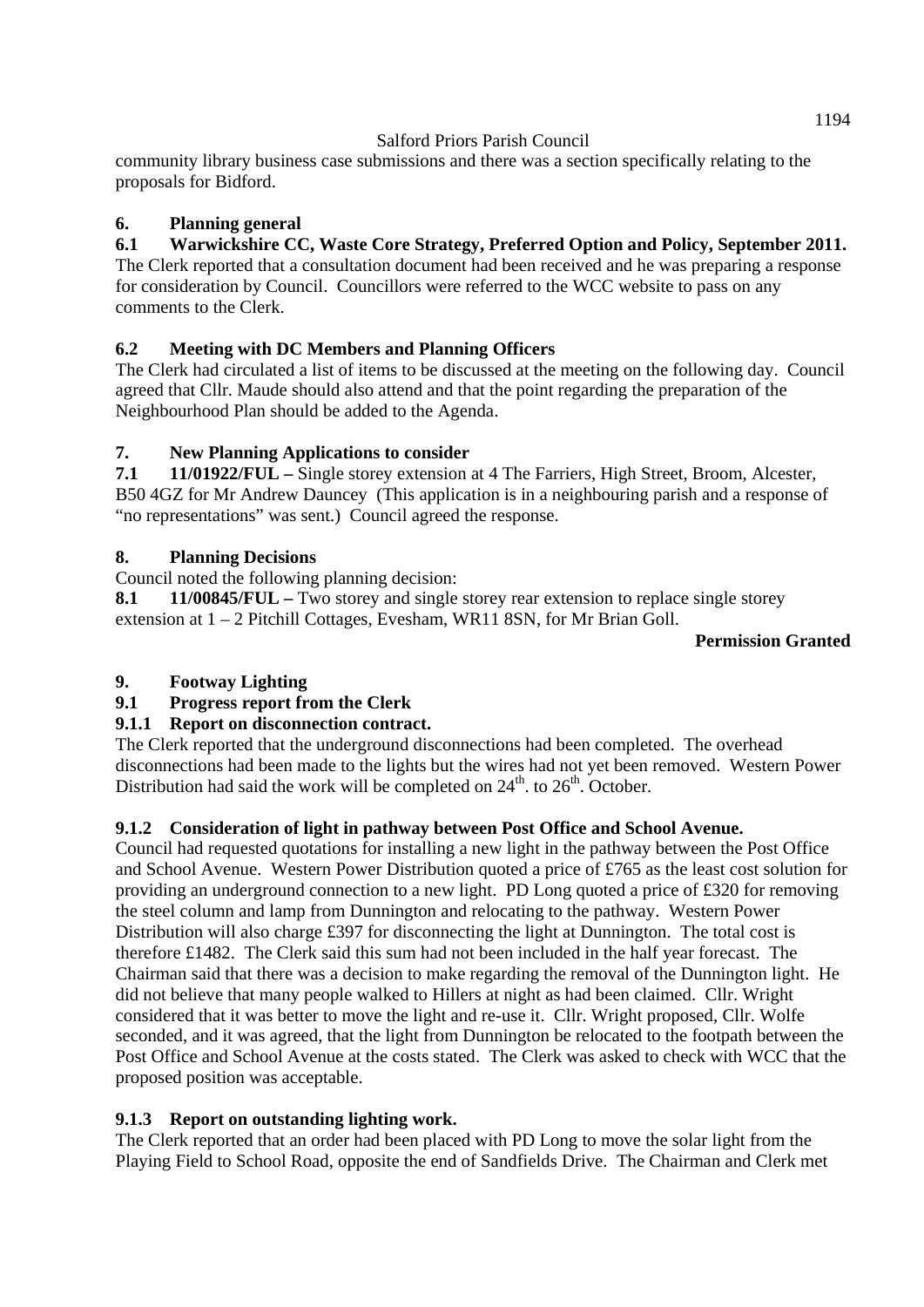PD long on site and agreed to place the solar light in the hole left by removing the existing wooden pole. The light by the School had been replaced and fitted with a part-night timer as had also the two Victorian Lights at the bottom of School Road.

### **9.1.4 Waiving of Financial Regulations for a specialist contract.**

Before proceeding with item 9.1.5 the Clerk reported that Clause 11(c) of the Council's Financial regulations stated: "When applications are made to waive financial regulations relating to contracts to enable a tender to be negotiated without competition the reason shall be embodied in a recommendation to the Council." Cllr. Wright proposed, Cllr. Penn seconded, and it was agreed, that Clause 11(c) of the Council's Financial regulations be waived for item 9.1.5 as this was specialist work to be carried out by the Council's lighting maintenance contractor.

#### **9.1.5 Fitting of Part Night timers to Estate Lights and some remote Lights**

The Clerk reported on quotations received from PD Long for fitting part-night timers (11.30pm to 5.30am) as follows:

| Total cost for 28 lights at £31                                        | £868 |
|------------------------------------------------------------------------|------|
| $No.67$ – Fern Close Cottages                                          | £31  |
| $No.61 - Dunnington cross roads$                                       | £31  |
| No.46 – Wood pole in Ridsdale Close                                    | £31  |
| $No.45A - Car$ park to Playing Field                                   | £31  |
| No.21 - Memorial Hall                                                  | £31  |
| No.13 - Jack Thomson Croft                                             | £31  |
| Nos. 62, 63, 64 Park Hall Mews                                         | £93  |
| Nos. 23, 25, 26, 27, 28, 29, 30 in St Matthews Close and Perkins Close | £217 |
| Nos. 44, and 45 in School Avenue                                       | £62  |
| Nos. 31, 32, 33, 34, 35, 36, 37, 38, 39, 40 on the Ban Brook Estate    | £310 |

Council agreed to proceed with the fitting of part night timers to all the above lights except for Nos. 44 and 45 where the ownership needed to be checked with Orbit, and for No. 46 which would not be required due to the decision made under item 9.1.2 above. The Clerk was also asked to arrange for No.46 to be disconnected.

The Clerk was also asked to obtain a quotation for a new light to be located by 23/24 School Road and to approach Orbit to inform them of the Council's position and to suggest they also fit part-night timers to their lights in Priors Grange.

### **10. Financial Reports**

#### **10.1 Half year financial report**

The Clerk had circulated detailed forecasts of income and expenditure for the remainder of the year. He reported that there were forecast savings on Amenity and Environment of £2000, on Communications of £400, and on Highways and Lighting of £2700. Expenditure on Projects was increased by £5270. Expenditure on other headings was in line with the original budget. The forecast outcome for the year was a surplus of £4470 compared to a budgeted forecast of £4260.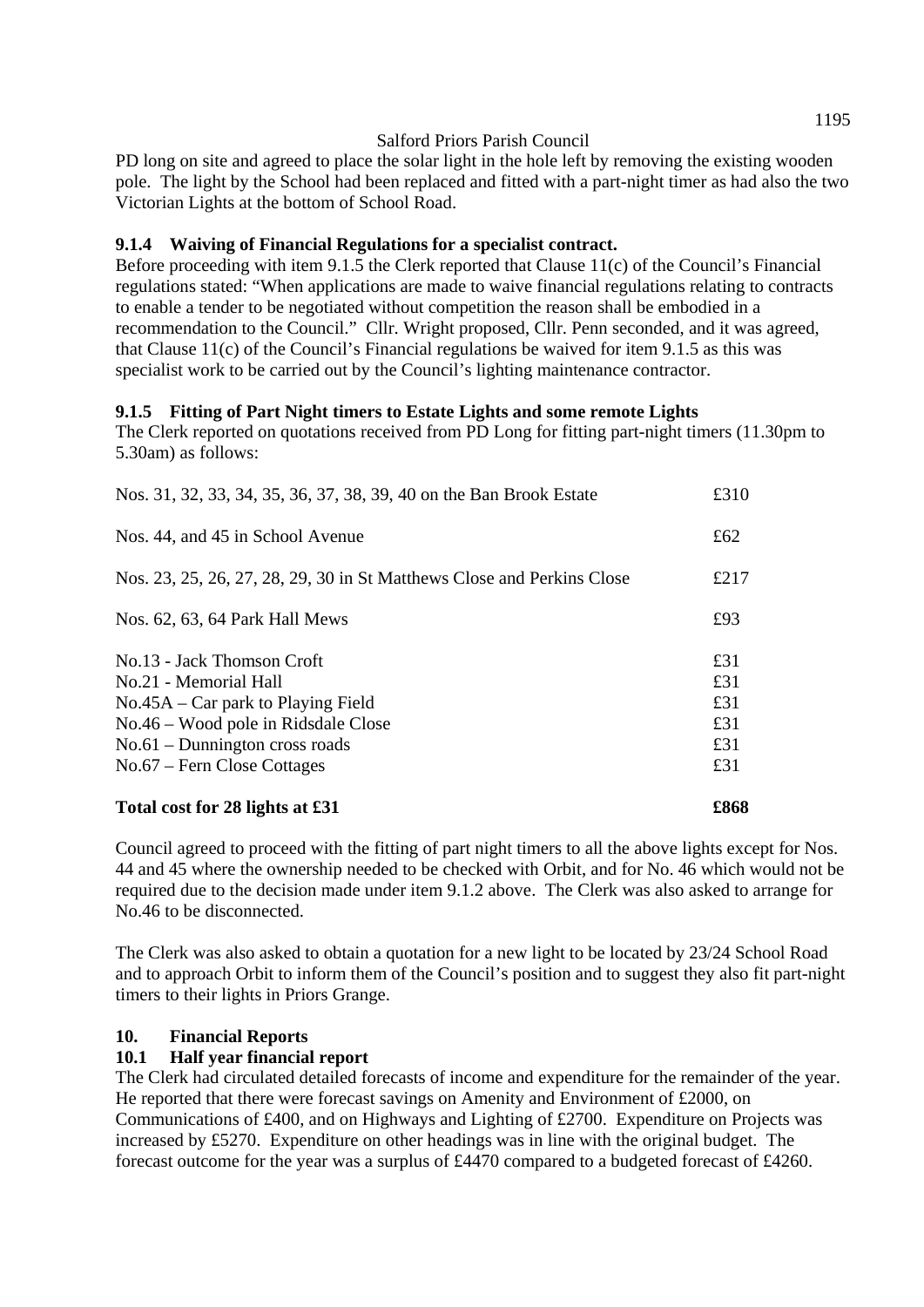The Clerk also presented the Bank reconciliation statement at 30.09.11 and this was checked and signed off by the Chairman.

The Chairman proposed, and Council agreed, to accept the Financial Report and Bank Reconciliation Report.

## **10.2 Participatory Budgeting**

The Clerk reported that invitations to attend a meeting to discuss next year's budget had been sent by the e-newsletter and posted on the notice boards and six persons had asked to attend. Council agreed that a meeting of the F&GP Group, including the six persons referred to, should take place in the Eddie Clarke Suite in the Memorial Hall at  $7.30 \text{pm}$  on Wednesday  $30^{\text{th}}$ . November.

### **10.3 Arrangements for purchasing Remembrance Day wreath**

The Clerk confirmed that he had arranged for a wreath to be provided that would be placed by the Chairman at the Remembrance Day Service. The Chairman requested that an item regarding a donation to the Royal British legion be placed on the next Agenda.

## **11. Playing Field**

## **11.1 Playing Field weekly inspection reports.**

The Clerk reported that he had received reports from Cllr. Quiney dated 18.09.11; and 25.09.11. The Clerk said that the Fingerpost had been erected at the entrance to the Playing Field and the goal posts had been repaired and painted. Cllr. Quiney said that the pallets had been moved but there had been a spate of broken bottles on the play areas. It was suggested that moving the Youth Shelter might alleviate the problem. The Chairman suggested he and Cllr. Quiney speak to the persons believed to be responsible.

### **11.2 "Open Morning" at the Playing Field.**

The Clerk confirmed that the "Open Morning" at the Playing Field had taken place on Saturday  $8<sup>th</sup>$ . October between 10.30 am and 12 noon. Several mothers came and met with the Chairman and other Councillors. It was agreed that the mothers' group would prepare a draft questionnaire for consideration by the Council to be circulated directly to school children and to residents through the Newsletter to try and find out what facilities would be appreciated by them. The Chairman said it was important to consider older children and facilities for adults such as outside gym equipment. It was agreed to continue to discuss this item at the next meeting and to consider bringing in professional play equipment designers later in the process.

### **12. Highways**

### **12.1 Provision of a "gateway sign" at Dunnington**

The Clerk reported that the sign produced by Mr Beamish was very similar to the signs erected in Arrow. He had contacted the Chairman of Arrow Parish Council and had been told that the cost was approximately £1000 per sign. Council agreed to include this item in the discussions of the F&GP Group and also to investigate the possibility of sponsorship.

### **13. Events**

### **13.1 Jubilee celebrations**

Cllr. Quiney reported that he was collecting the names of residents to serve on an Independent Jubilee Committee. The Chairman said that the Council should be properly represented and it was agreed that Cllrs. Quiney, Robinson and Penn should formally represent the Parish Council on the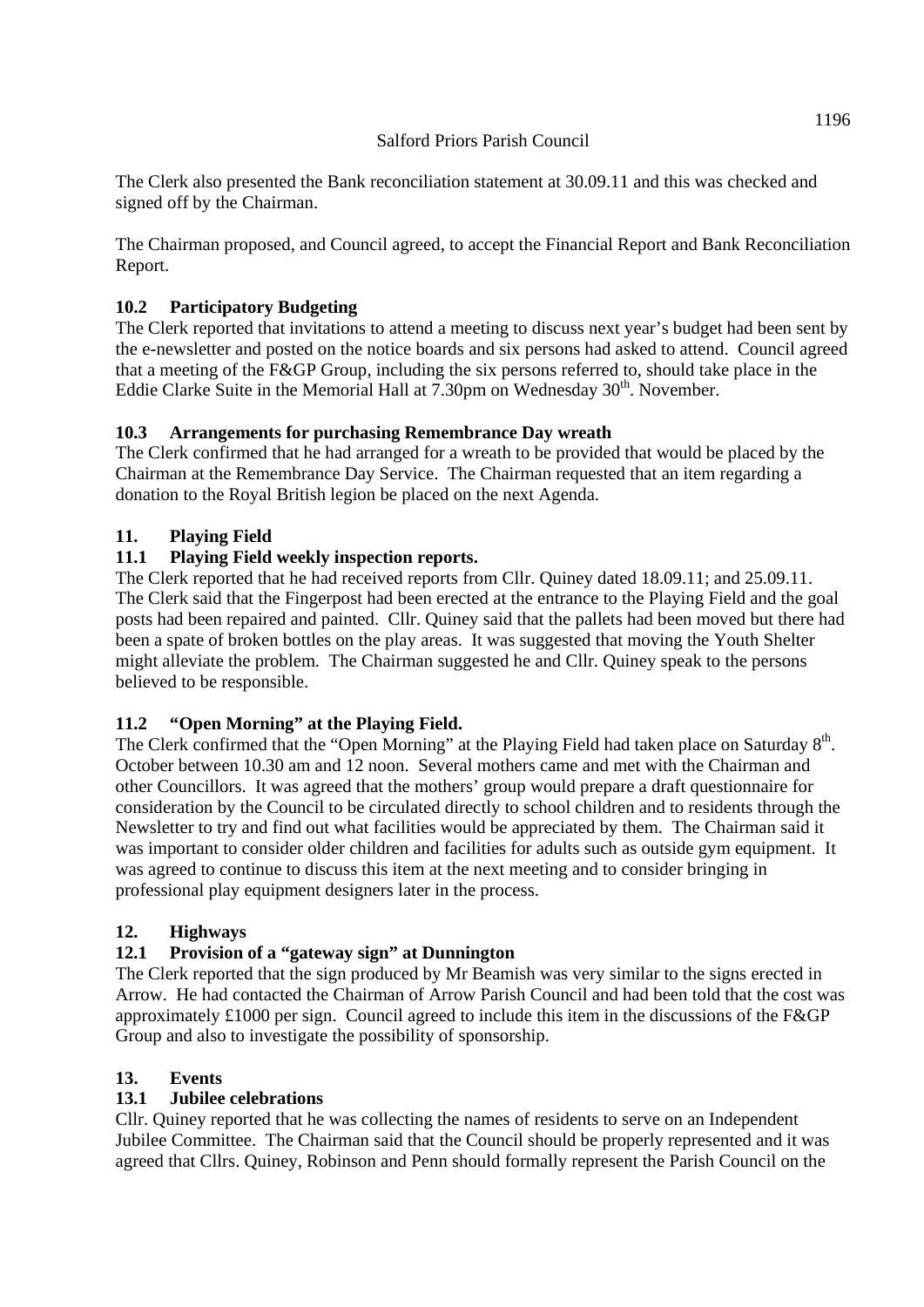Independent Jubilee Committee. Cllr. Wolfe expressed his concerns regarding the Council spending money on entertainment and said it was better to have something that remains as a permanent symbol of the occasion. Cllr. Wright said he would strongly oppose any expenditure on pyrotechnics and he too would favour a permanent reminder. Cllr. Maude suggested a bus could be hired to pick up residents from all the settlements of the parish. The Chairman said it was important for the Independent Jubilee Committee to decide what funds might be required and this figure should be available for the precept meeting. Cllr. Wolfe said that the Fete Committee always provided a good event and he was concerned that there might be two events in close proximity. Mrs Dare was invited to address the meeting and she said that the Fete Committee was concerned that many of their regular attractions would not be available on Jubilee Day, however, she was prepared to assist with the Independent Jubilee Committee. Both the Chairman, and Mrs Dare emphasised that the two events would be very different and the Chairman said that a "Party in the Park" did not need to be expensive with residents bringing their own picnics and the entertainment being provided by local people and groups such as SPATS.

# **13.2 Letter from Mrs Dare for the Fete Committee**

Council considered a letter and e-mail received from Mrs Dare and agreed to the Fete Committee using the Playing Field and TOPs for an event at the end of June 2012. The Clerk reported that he had written to the Council's insurers seeking clarification on whether or not cover would be available for the Fete.

# **14. Communications**

## **14.1 Website**

Cllr. Maude reported that the site had been updated and he requested items from the Jubilee Committee and the Civic Reception. Cllr. Wolfe agreed to forward his press release of the event.

# **15. Rights of Way**

# **15.1 Report from Rights of Way inspector**

Cllr. Quiney reported he was not aware any problems with the rights of way.

# **16. Matters raised by Councillors**

**16.1** Councillors were invited to use this opportunity to report minor matters of information not included elsewhere on the Agenda and to raise items for future agendas. Councillors were respectfully reminded that this was not an opportunity for debate or decision making.

# **16.2 Cllr. J Stedman, Millennium Oak tree on the green at Iron Cross.**

The Chairman said he had inspected the tree and obtained advice from the County Forestry Officer who had confirmed that the split in the trunk was a genetic fault. The Clerk reported that the circular seat around the trunk had been removed for safety reasons. There was no alternative to removal of the tree. Cllr. Wright proposed, and it was agreed, that the oak be felled, the concrete base to the seat be removed, and the Clerk to take advice from the Forestry Officer on a suitable replacement.

# **16.3 Cllr. L Wright – Bulk buying of fuel oil.**

Cllr. Wright reported that other councils were making arrangements for the bulk supply of fuel oil thus providing significant discounts to residents. Council agreed that Cllr. Wright should provide an item for the next newsletter seeking expressions of interest and a possible "champion" to run such a scheme.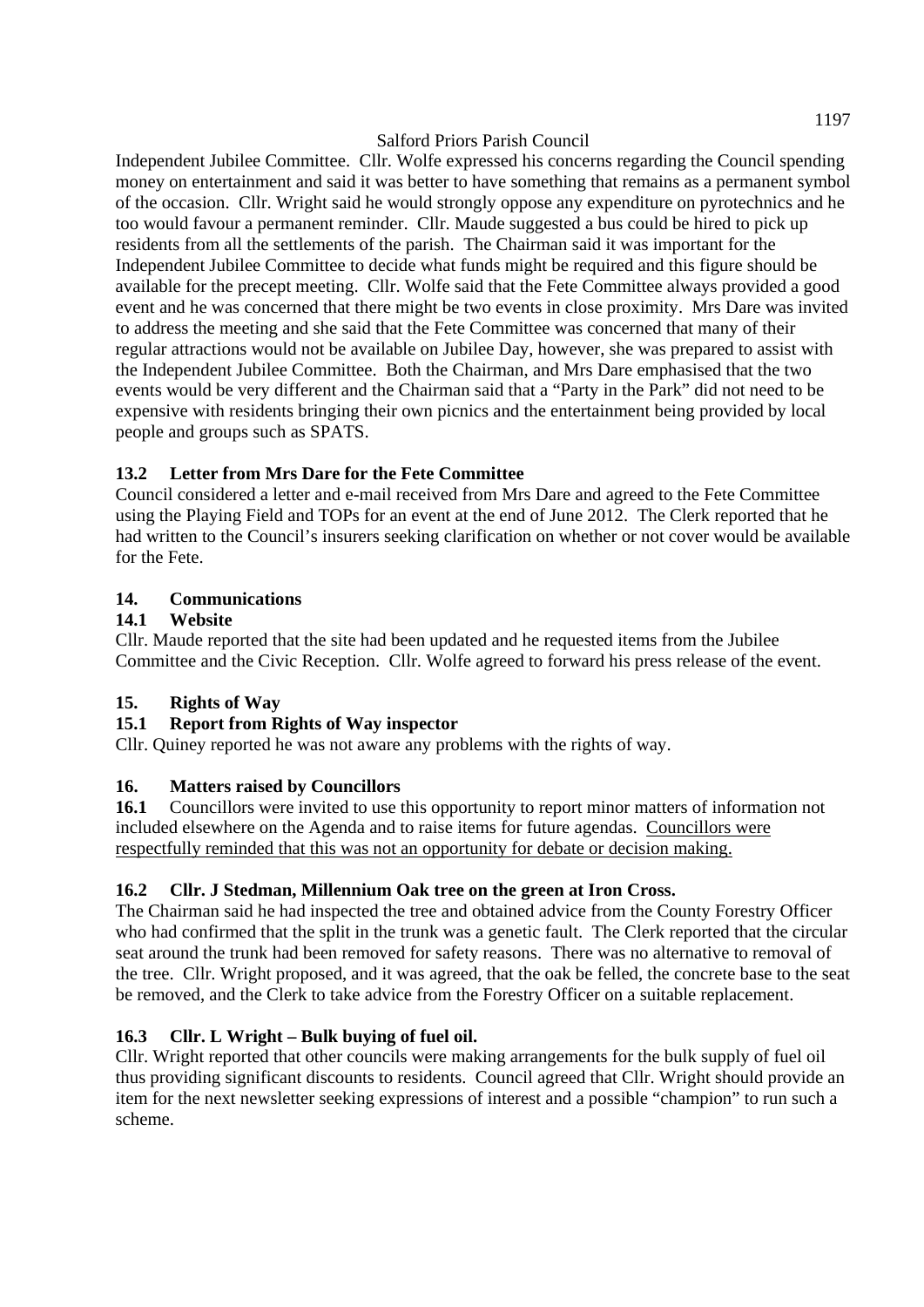# **16.4 Chairman – Civic reception**

The Chairman reported that he had received many messages, e-mails, and letters, congratulating the Council on the Civic Reception.

# **16.5 Cllr. Maude - Meals on Wheels**

Cllr. Maude asked if any information had been obtained regarding the take up of Meals on Wheels. The Clerk was asked to investigate.

# **17. Staff and administrative matters**

# **17.1 Report on the IT equipment.**

The Clerk had been asked to provide a report on the office IT equipment at his appraisal and this had been circulated. Cllr. Wolfe said that he could not accept that some of the equipment listed needed to be replaced and Cllr. Maude was asked to inspect the equipment concerned and report to the next meeting of the Council.

# **18. Consideration of Correspondence Received**

# **18.1 WCC - Community Forum**

Council noted the offer from the officer organising the Community Forums to visit parish councils to explain the role and purpose of the forums. Council agreed this was a good idea and the Clerk was asked to make the necessary arrangements. Council also suggested that a rota of Councillors be drawn up to ensure that there was attendance at future Forum meetings.

# **18.2 WCC – Snow Wardens**

The Clerk reported that Mrs Littleford had drawn attention to the WCC Snow Warden scheme. Council agreed that the information should be included in the next Newsletter. Councillors were also asked to check the grit bins near to them and to report to the Clerk.

# **18.3 The 2013 Review of Parliamentary constituencies in England**

Council noted the information provided.

# **18.4 WALC Newsletter ADH\96, September 2011**

Council noted the information provided.

# **18.5 Threat to the Community Links Transport Service**

The Clerk reported that he had asked Dave Webb at SDC to provide information relating to the usage of the Community Links Transport Service by residents from Salford Priors so that consideration could be given to any financial contribution. In response SDC said that five passengers were registered but none are currently active users of the scheme. SDC also asked for an expression of interest in making a contribution that would be calculated on an equitable basis. The Clerk said he would follow up this issue.

# **19. To Table**

**19.1** Nothing to table.

# **20. Finance**

# **20.1 Consideration and approval of the payments and transfers listed in Appendix A.**

Council noted the income transactions in Appendix A1.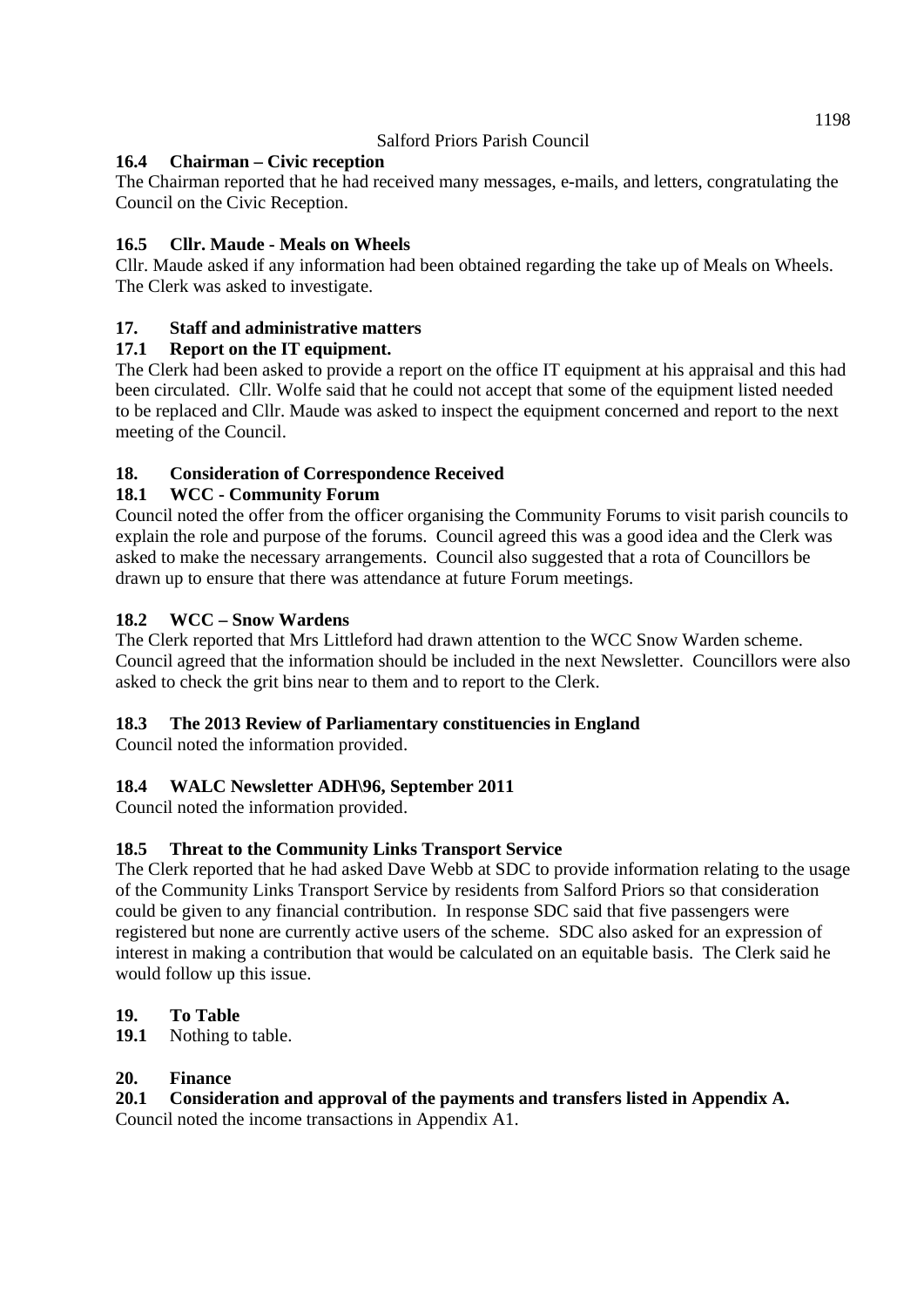Council considered the expenditure transactions listed in Appendix A2. Authorisation for payment was proposed by Cllr. Robinson, seconded by Cllr. Penn, and carried. Cheques were signed by Cllr. Wright and Cllr. Penn.

Council considered and approved the proposal to transfer £3000.00 from No.1 account to Community account in Appendix A3. Authorisation for transfer of funds was proposed by Cllr. Stedman, seconded by Cllr. Penn, and carried.

Council noted the bank balances in Appendix A4.

#### **21. Date of Next Meetings**

Council confirmed the date of the next Ordinary Meeting of the Parish Council as Wednesday  $16^{th}$ . November in the Memorial Hall, Salford Priors.

#### **22. Closure of meeting**

The Chairman closed the meeting at 10.25 pm.

#### **APPENDIX A - Finance A1 Income transactions for approval**

| Tn. No.      | <b>Cheque</b> | Gross     | Vat   | <b>Net</b> | <b>Details</b>                                                     |
|--------------|---------------|-----------|-------|------------|--------------------------------------------------------------------|
| 6486         |               | 131.17    | 0.00  | 131.17     | TOPs Mgt Committee, partial refund of<br>payment to Stylish Blinds |
| 6487         | <b>BACs</b>   | 23500.00  | 0.00  | 23500.00   | SDC, final instalment of Precept                                   |
| <b>Total</b> |               | £23631.17 | £0.00 | £23631.17  |                                                                    |

#### **A2 Expenditure transactions for approval**

| Tn. No. | <b>Cheque</b> | Gross  | Vat   | <b>Net</b> | <b>Details</b>                                   |
|---------|---------------|--------|-------|------------|--------------------------------------------------|
| 8754    | dd            | 18.99  | 2.83  | 16.16      | Plusnet, Office Broadband                        |
| 8755    | dd            | 79.00  | 0.00  | 79.00      | EDF, TOPs Electricity                            |
| 8756    | 102447        | 270.00 | 45.00 | 225.00     | PD Long, light at School                         |
| 8757    | 102448        | 30.00  | 0.00  | 30.00      | Sarah Hyde, deliver Newsletter                   |
| 8758    | 102449        | 100.00 | 0.00  | 100.00     | Salford CE School, donation to Forest<br>School  |
| 8759    | 102450        | 100.00 | 0.00  | 100.00     | The Shakespeare Hospice, donation                |
| 8760    | 102451        | 240.00 | 40.00 | 200.00     | Shaw & Sons Ltd, Freedom scrolls                 |
| 8761    | 102452        | 402.70 | 0.00  | 402.70     | MJ Philpott, Clerk's salary, October             |
| 8762    | 102453        | 540.00 | 90.00 | 450.00     | Hightrees Landscape Services, mowing<br>contract |